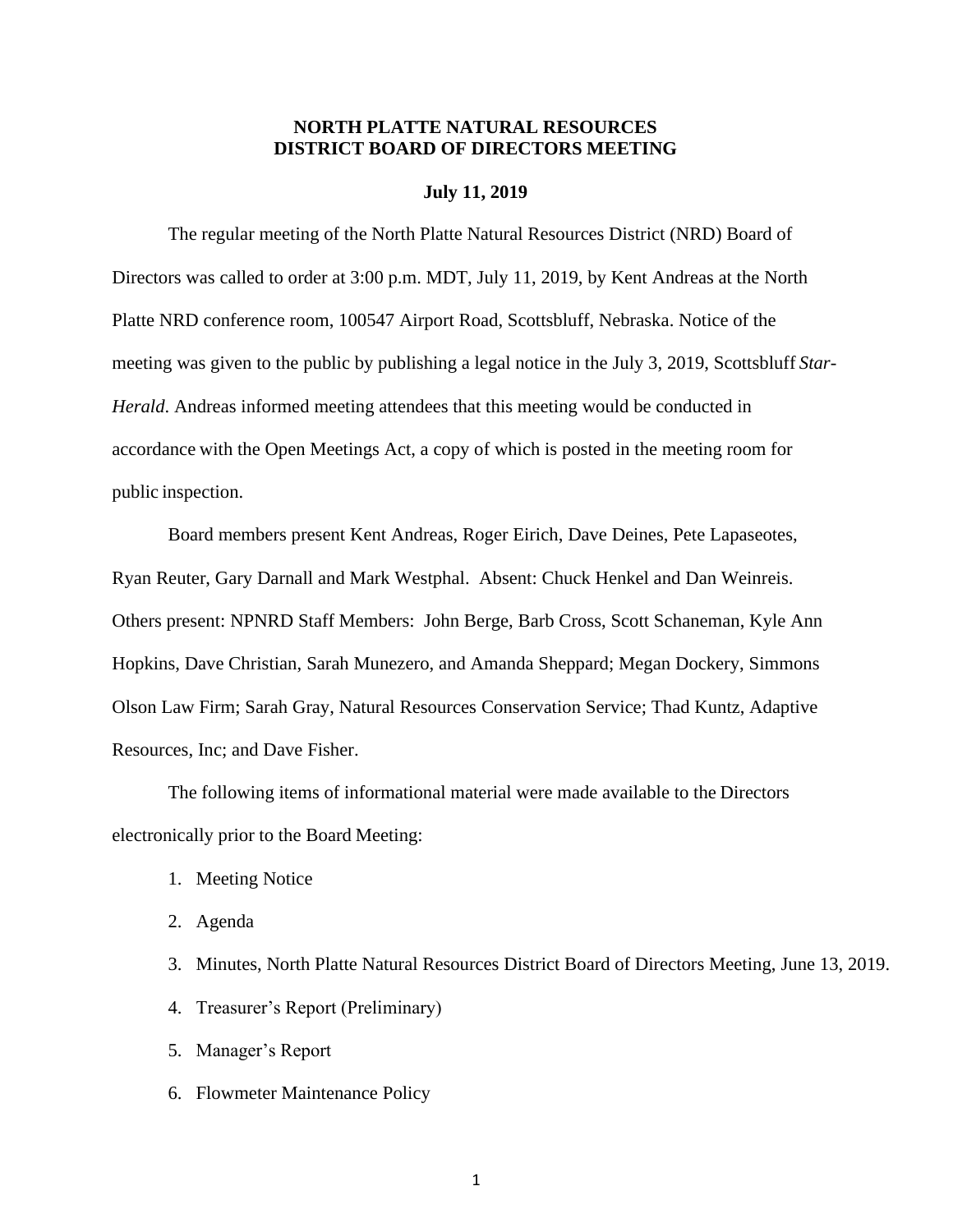The following items were provided to the Directors at the Board Meeting:

- 1. Agenda
- 2. Minutes, North Platte Natural Resources District, Board of Directors Meeting, June 13, 2019.
- 3. Treasurer's Report
- 4. Manager's Report
- 5. Flowmeter Maintenance Policy

## **3. Approval of Minutes of Previous Meeting**

The Board reviewed the minutes of the June 13, 2019, regular Board meeting. Moved by

Roger Eirich, seconded by Ryan Reuter, to approve the minutes of the June 13, 2019 regular

### Board meeting. Motion passed.

Ayes: Eirich, Lapaseotes, Westphal, Reuter, Andreas

Nay: None

Abstain: Darnall, Deines

Absent: Henkel, Weinreis

## **4. Treasurer's Report and Accounts Payable**

Ryan Reuter reviewed the Treasurer's report with the Board. He went over the new

accounting system as the NRD is moving to using Quick Books after July  $1<sup>st</sup>$ . Moved by Eirich,

### seconded by Westphal, to accept the Treasurer's report and pay the bills as listed. Motion

passed.

Ayes: Darnall, Deines, Eirich, Lapaseotes, Reuter, Andreas, Westphal

Nay: None

Abstain: None

Absent: Henkel, Weinreis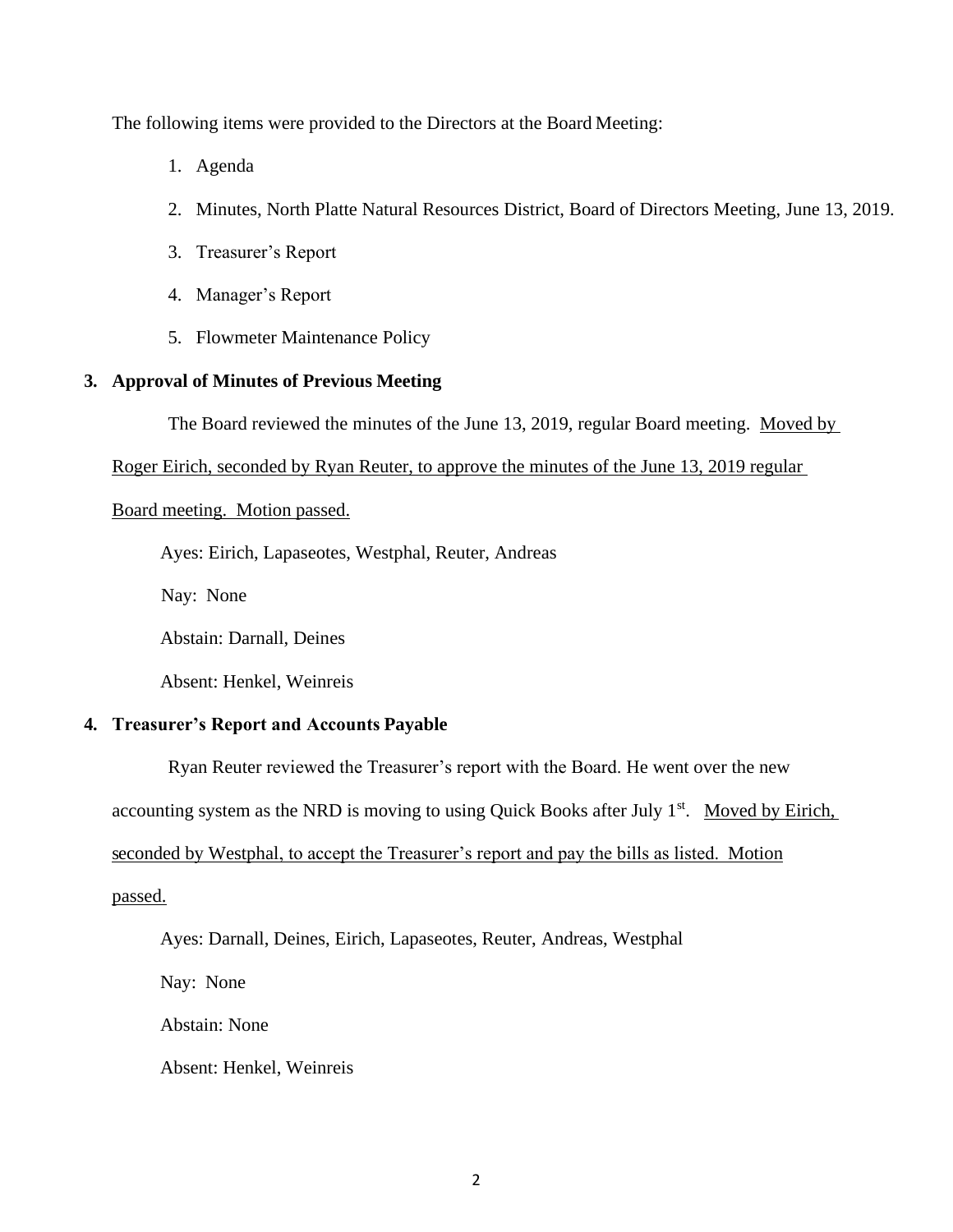#### **5. Comments from the Public**

Dave Fisher addressed the board and apologized for some of the comments he made last month. He again requested the Board ask the Nebraska Department of Natural Resources to declare the District Fully Appropriated by signing a petition to submit to DNR. Fisher again expressed his concern that the District is doing too much to fulfill its obligation under the Integrated Management Plan (IMP). He favors allocation and efficiency and is opposed to taxes used to take water out of production.

Dave Wolf wanted to publicly thank the board and staff for his time at the NRD as I  $\&$  E Coordinator. He loved working here and said this was the best staff in the state. His time here helped to prepare him for his new position as Executive Director at Legacy of the Plains Museum in Gering.

#### **6. Manager's Report**

John Berge provided the Manager's Report. He emphasized two items in the report. First that the IMP/BWP hearings are scheduled for July  $18<sup>th</sup>$  at our office. The hearings are schedule at 10:00 a.m. and 10:30 a.m. respectively and will be proceeded by an informational session at 9:30 a.m. Also, the Rules Haring will follow at 11:00 a.m. that same day. Secondly, the second annual Water Expo will be held at the NRD on August  $24<sup>th</sup>$ . Members were asked if they would be willing to grill the hamburgers and hot dogs for the noon meal.

#### **7. Update on the Greener Gardens Greenhouse: A Project of the North Platte NRD**

 Barb Cross, Assistant Manager, updated the board on how the greenhouse is progressing with a power point presentation. The greenhouse has an excellent learning facility with classes taught by Jenifer Berge-Sauter going on once a month for a variety of topics such as planting tomatoes and using worms in compost beds. 1195 lbs. of food have been donated to the

3